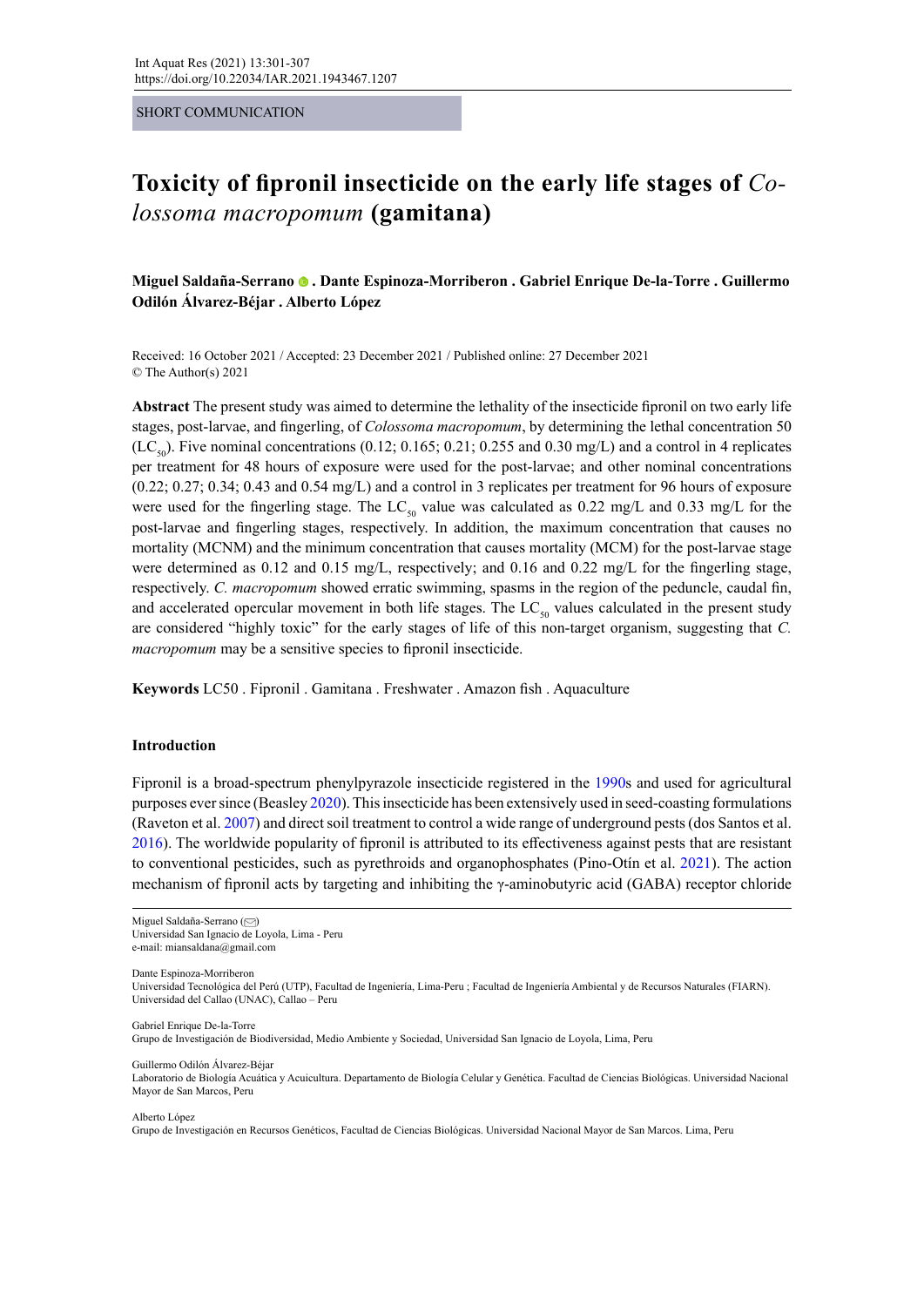channels in the nervous system (Wang et al. 2016). Insect exposure to fipronil causes blockade of the inhibitory nerve transmission, resulting in hyperexcitability and death (Page 2008). The binding affinities of fipronil to mammalian gamma-aminobutyric acid (GABA) neurotransmitter receptors are significantly weaker than in insects (Zhao et al. 2003), demonstrating its low toxicity to mammals. However, fipronil can be highly toxic to other non-target organisms, such as terrestrial and aquatic species (Stehr et al. 2006; Gunasekara and Troung 2007; Taillebois et al. 2015). In terrestrial invertebrates, fipronil is known to cause lethal effects of the collembolan species *Folsomia candida* (Alves et al. 2014, Oliveira 2017), as well as sub-lethal effects in honeybees species *Apis mellifera* (Carrillo et al. 2013; Pisa et al. 2015; Holder et al. 2018). Concerning aquatic species, fipronil is known to cause acute lethal effects in *Cyprinodon variegatus*, *Lepomis macrochirus*, and *Oncorhynchus mykiss* (Beggel et al. 2010). The evidence regarding the toxicity of fipronil on non-target organisms led to its restricted use (Zhang et al. 2018).

On the other hand, the species "gamitana" (*Colossoma macropomum*) is an Amazonian fish of major importance to freshwater aquaculture in Southern and Central American countries (Sandre et al. 2017). The success of *C. macropomum* in Amazonian aquaculture relies on its relatively fast growth rate, diverse diet composition, and nutritional value (Ramos et al. 2016; Sousa et al. 2002). However, given the inherent exposure to chemicals associated with agriculture in the Amazon (Silva et al. 2019), the production of *C. macropomum* could be compromised. Recent studies have evaluated the ecotoxicological effects of common pesticides in *C. macropomum* (Soares et al. 2016; Rico et al. 2011). However, there are still no environmental regulatory standards of fipronil, especially for aquatic ecosystems, in Peru. This evidences the lack of information on the toxicity that this insecticide may cause on aquatic biota, such as organisms cultivated for human consumption or those that play key ecosystemic roles. In this sense, it is necessary to carry out acute and/or chronic toxicity tests that generate information and contribute with the Peruvian public environmental entities to establish maximum permissible limits for fipronil. Therefore, this study aimed to determine the lethal concentration 50 (LC<sub>50</sub>) of the commercial insecticide Regent<sup>®</sup> in concentrated solution (SC) (A.I = fipronil 18.87%) in two early life stages (post-larvae and fingerlings) of *C. macropomum* with the purpose of establishing reference values for future toxicity studies and in this way, suggesting environmental regulatory measures for this insecticide in the Peruvian Amazon as it could pose a threat to freshwater aquaculture.

# **Materials and methods**

*C. macropomum* larvae with yolk-sac were acclimatized in glass aquariums of 150 L of volume, with temperature = 27 °C, dissolved oxygen = 9.83 mg/L, pH = 8.00, and water hardness = 80 mg/L. Then, during the post-larvae stage (20 days after hatching;  $0.019 \pm 0.01$  g;  $1.14 \pm 0.05$  cm), the organisms were fed with *Artemia sp.* nauplii for 10 days and co-fed with ground balanced food for 10 days (Álvarez et al. 2008). In the fingerling stage (40 days after hatching;  $0.08 \pm 0.01$  g;  $1.67 \pm 0.06$  cm), the organisms were fed with extruded balanced food (protein 28%) three times a day.

#### Toxicity Test

Both toxicity tests followed the Fish Early Life Stage Toxicity Test (Organization for Economic Cooperation and Development – OECD 2013) guidelines. Feeding was suspended 24 hours before starting the toxicity tests to then transfer 10 organisms to aquariums (3 L) of soft water and finally, each aquarium was placed in larger aquariums (50 L) in a water bath system (temperature =  $30^{\circ}$ C) controlled by thermostats. Two hours before starting the toxicity test a stock solution was prepared by diluting 0.1 ml of Regent<sup>®</sup> SC (A.I  $= 200 \text{ g/L}$ ) in 1 L of soft water, resulting in a final concentration of 20 mg/L. The final concentrations used in the toxicity test with the organisms in the post-larvae stage were determined through preliminary tests (Organization for Economic Cooperation and Development – OECD 2013), and the final concentrations for the toxicity test with the organisms in the fingerling stage were determined based on the results obtained in the final toxicity tests with the post-larvae. **First Acute Toxicity Test:** For the post-larvae stage, the nominals concentrations were: Control; 0.12; 0.165; 0.21; 0.255 and 0.30 mg/L with four replicates per treatment and 48 hours of exposure; **Second Toxicity Test:** For the fingerlings, the nominals concentrations

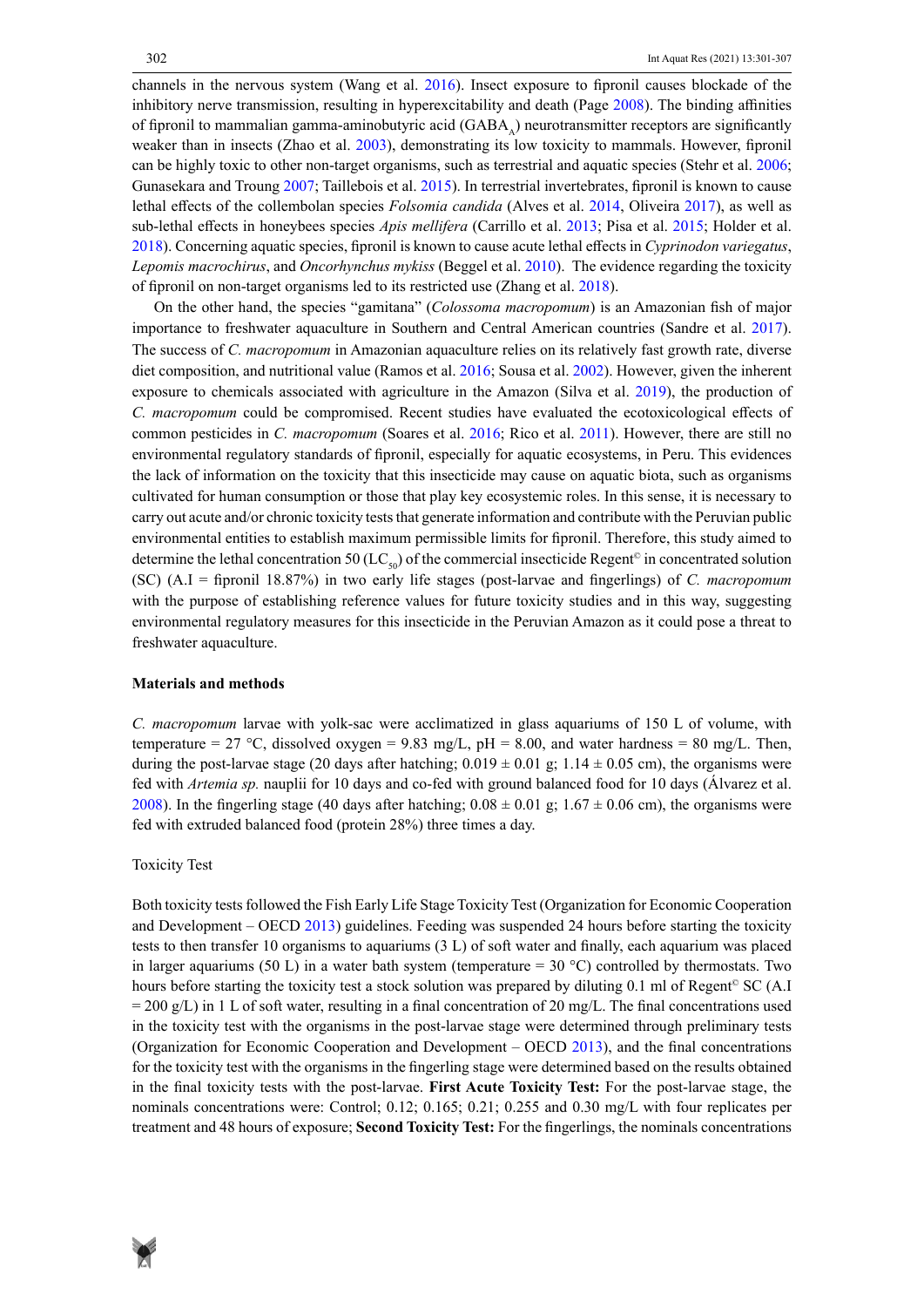

Fig. 1 Concentration-mortality modeled curves (red line) and observation (black points) for both acute toxicity tests. The values of  $LC_{50}$  are also indicated (green line).

were: Control; 0.22; 0.27; 0.34; 0.43 and 0.54 mg/L with three replicates per treatment and 96 hours of exposure. Both toxicity tests were carried out in a static system and the water quality parameters were monitored at the beginning and the end of the assay (temperature =  $30 \pm 0.5$  °C; pH =  $7.87 \pm 0.05$ ; dissolved oxygen =  $4.15 \pm 0.05$  mg/L and hardness 80 mg/L as CaCO<sub>3</sub>). The LC<sub>50</sub> values were calculated using the log-logistic model fixed with the "*drm*" function of the "*drc*" package from the R statistical software v. 4.0.2 (R 2019). The MCNM and MCM were calculated from the adjusted log-logistic model *i.e.* we calculated the difference between the mortalities corresponding to consecutive concentrations of fipronil (in our case every 0.01 mg/L). Thus, were defined as the limit concentration that the mortality is not greater than 0.1% (MCNM) and 1% (MCM). For our study, MCNM would represent the predicted no-effect concentration (PNEC), that is, the concentration that protects 99.9% of the species. In the case of the predicted environmental concentration (PEC), the environmental quality standards (ECA) of the Netherlands legislation (Tennekes 2018) were used, with the PEC of fipronil = 0.00007  $\mu$ g/L. In this sense, the ecological risk was calculated using the hazard ratio (HQ) approach (HQ = PEC/PNEC) (EC 2011), which was considered significant when HQ $> 1$ . In addition, the difference between the LC<sub>50</sub> of post-larvae and fingerlings was also evaluated, for that reason, the combination of all mortalities by treatments (T) and replicates by treatments (R) was used to obtain a set of  $LC_{50}$  for post-larvae (4096 combinations) and fingerlings (729 combinations). The total combination was performed as  $R<sup>T</sup>$ . The Kruskal-Wallis test was used to evaluate the statistical difference (P <0.05) between the LC<sub>50</sub> values of the development stages and also, to determine statistical differences between the physicochemical parameters of the treatments (P <0.05), using the *"pgirmess"* package from the R program.

#### **Results**

In agreement with what was proposed by the Organization for Economic Cooperation and Development (OECD 2013), the control group presented 0% mortality in all cases. The lethal endpoints were calculated as LC<sub>50-48h</sub> = 0.22 mg/L for post-larvae and the LC<sub>50-96h</sub> = 0.33 mg/L for fingerlings (Fig. 1). Additionally, for the post-larval stage, the MNCM and MCM values were 0.12 mg/L and 0.16, respectively. In the case of the fingerling stage, the MNCM and MCM values were 0.15 mg/L and 0.22 mg/L, respectively.

The HQ for the post-larvae stage was 0.0005833 and for fingerlings, it was 0.0004375. No significant differences ( $P > 0.05$ ) were found in the temperature, dissolved oxygen, and pH among treatments at the start and end of the toxicity tests (Fig. 2). There were significant differences (P < 0.05) in the mean LC<sub>50</sub> between post-larvae and fingerlings (Fig. 3).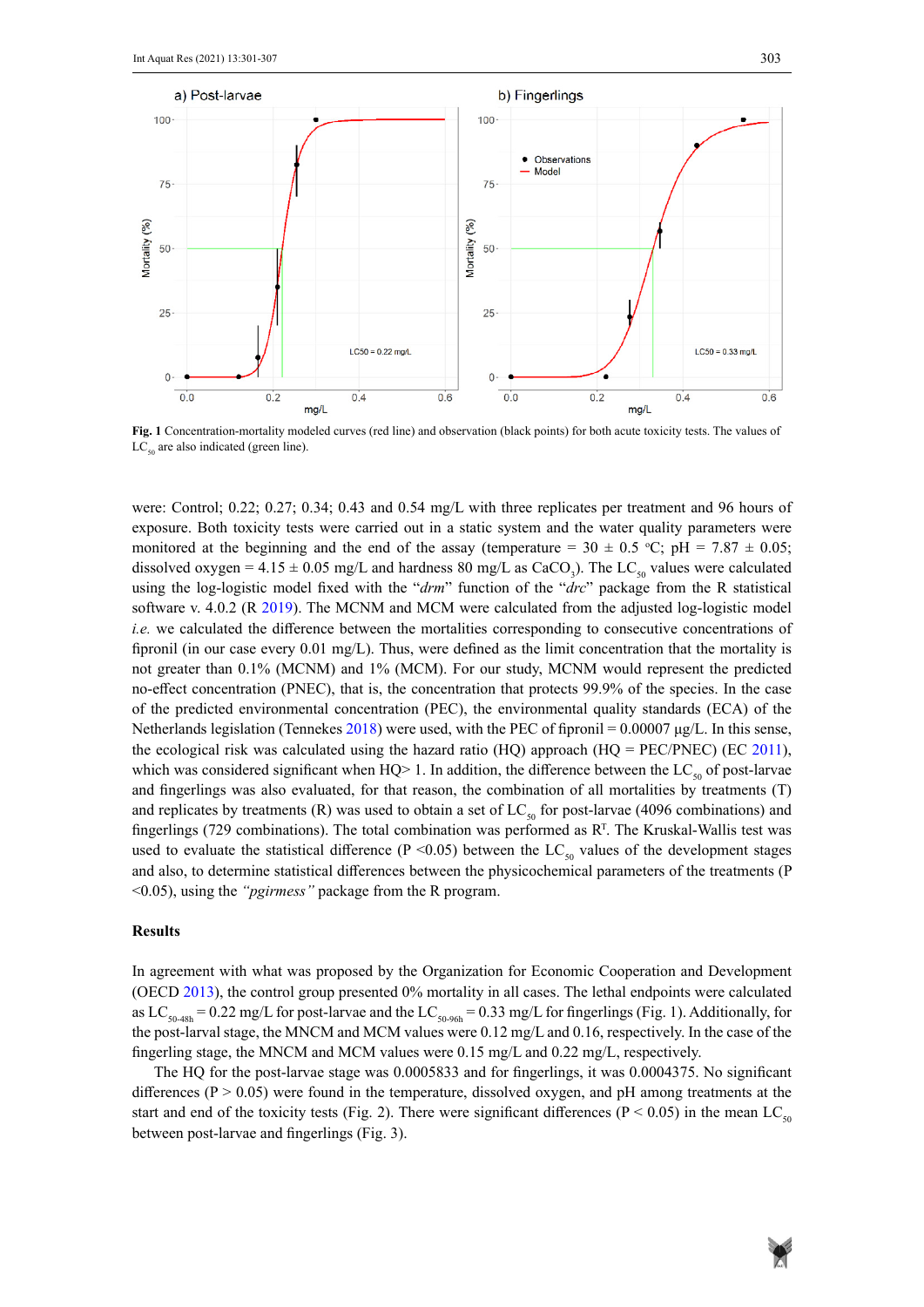

**Fig. 2** Variation of the physicochemical parameters for different treatments during toxicity tests post-larvae and fingerling stage



Fig. 3 Comparison of LC<sub>50</sub> values calculated for post-larvae and fingerlings of *C. macropomum* 

## **Discussion**

This is the first report to determine the  $LC_{50}$  of fipronil insecticides on early life stages of freshwater fish *C. macropomum.* Comparing our results with other studies, Ardeshir et al. (2017) determined the LC<sub>50-96h</sub> (572 μg/L) in fingerlings of white Caspian, *Rutilus frisii kutum*, which was highly toxic to fish. Al-Badran et al. (2018) reported the LC<sub>50-96h</sub> (1.3 μg/L) of fipronil in juvenile brown shrimp *Farfantepenaeus aztecus*. Similarly, Gómez-Manrique (2009) determined the LC<sub>50-96h</sub> (0.08 mg/L) of fipronil in guarú *Poecilia reticulata* fingerlings, classifying these values as extremely toxic and Cella (2009) reported the LC<sub>50-96b</sub> (1.04 mg/L and 0.34 mg/L) of fipronil in juveniles of pacu *Piaractus mesopotamicus* and paulistinha *Danio reri*o, respectively. The LC<sub>50</sub> values calculated in post-larvae and fingerlings were compared to previous studies that evaluated the toxicity of different pesticides on *C. macropomum* (Table 1). Soares et al. (2016) reported a slightly higher  $LC_{50-96h}$  (0.58 mg/L) of the pesticide Lufenuron in juveniles. Similarly, Duncan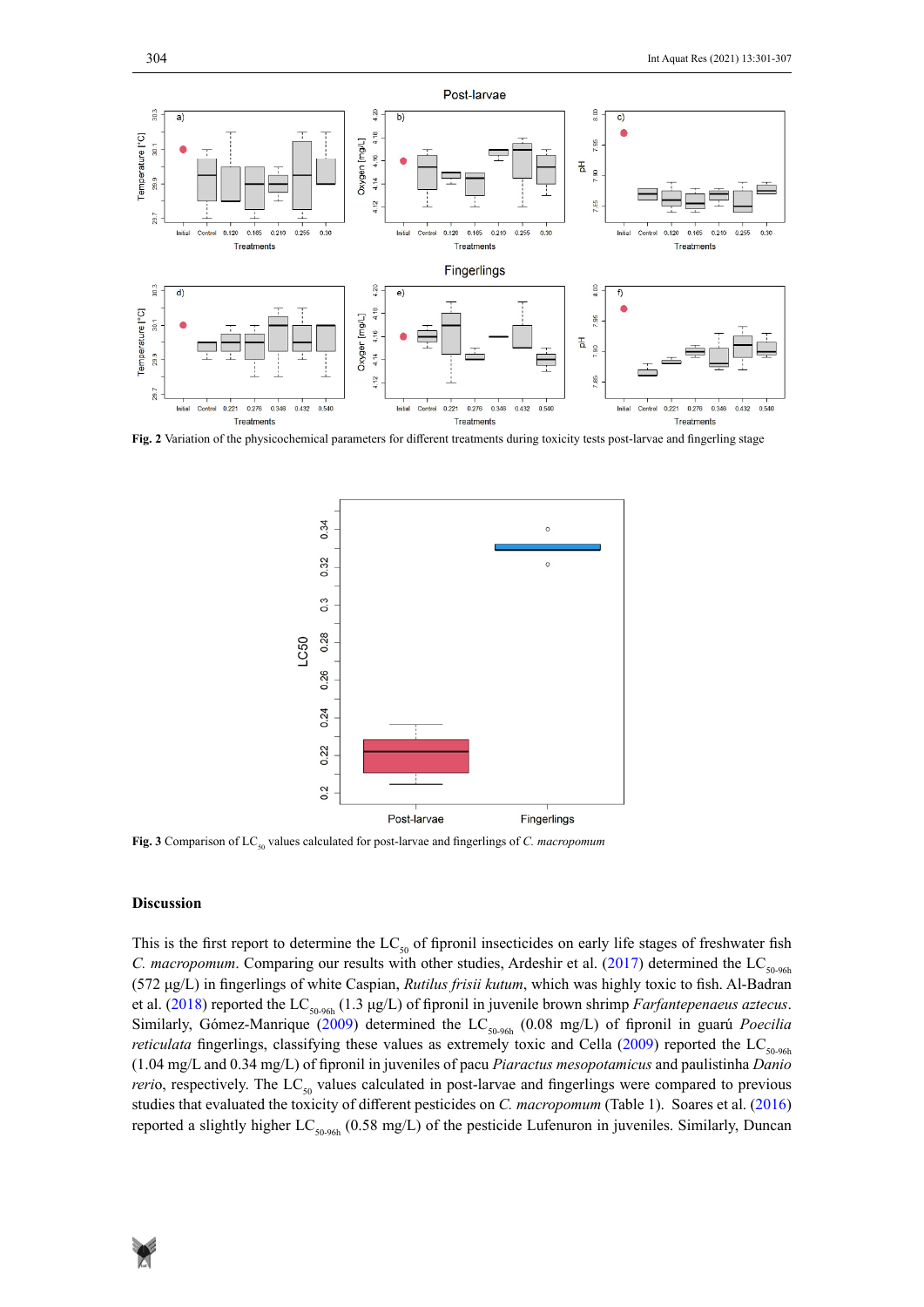Table 1 Comparative studies of the acute tests of pesticides for *C. macropomum* in different stages of development

| Type of pesticide | Name         | Stage       | Duration | $LC_{50}(CI)$                                    | Reference                                  |
|-------------------|--------------|-------------|----------|--------------------------------------------------|--------------------------------------------|
| Insecticide       | Fipronil     | Post-larvae | 48h      | $0.22 \text{ mg/L} (0.20 - 0.24 \text{ mg/L})$   | This study                                 |
| Insecticide       | Fipronil     | Fingerling  | 96h      | $0.33 \text{ mg/L}$ (0.29 – 0.36 mg/L)           | This study                                 |
| Insecticide       | Malathion    | Fingerling  | 96h      | $1.51 \text{ mg/L}$ $(1.36 - 1.67 \text{ mg/L})$ | (Rico et al. 2011)                         |
| Insecticide       | Malathion    | Juvenile    | 96h      | $15.8 \text{ mg/L}$                              | (de Souza et al. 2020b)                    |
| Antifungal        | Carbendazim  | Fingerling  | 96h      | $4.16 \text{ mg/L}$ (3.43 – 5.04 mg/L)           | (Rico et al. 2011)                         |
| Insecticide       | Lufenuron.   | Juvenile    | 96h      | $0.58 \text{ mg/L} (0.46 - 0.71 \text{ mg/L})$   | (Soares et al. $2016$ )                    |
| Insecticide       | Deltamethrin | Frv         | 96h      | 6.69 $\mu$ g/L (5.58 – 8.01 $\mu$ g/L)           | (de Souza et al. 2020a)                    |
| Insecticide       | Trichlorfon  | Juvenile    | 96h      | $0.87 \text{ mg/L}$ (0.66 – 1.15 mg/L)           | (Duncan et al. 2020; da Silva et al. 2020) |

et al. (2020) and da Silva et al. (2020) calculated the LC<sub>50-96h</sub> of the insecticide Trichlorfon as 0.87 mg/L in juveniles. The lowest  $LC_{50-96h}$  calculated for the insecticide deltamethrin was reported by de Souza et al. (2020a), reaching 6.69 10<sup>-3</sup> mg/L in fry *C. macropomum*. In another study, the LC<sub>50-96h</sub> of the insecticide Malathion was evaluated by Rico et al. (2011), where the stage of development was not reported, and by (de Souza et al. 2020b), where the experiments were carried out on fingerlings. Furthermore, the rate of mortality showed significant differences among treatments ( $P < 0.05$ ) for both toxicity tests, demonstrating the concentration-response behavior of *C. macropomum* mortality in the early stages of development.

On the other hand, several studies have determined chronic toxicity values and assessed sub-lethal effects for other pesticides in aquatic organisms (Soares et al. 2016; Salazar-Lugo et al. 2011). In this context, we found no observed effect concentrations (NOECs) and the lowest observed effect concentrations (LOECs). However, their use has been widely criticized, i.e. due to their computation only taking into account the concentrations of the test chemicals used in the treatments (Warne and Dam 2008). Therefore, we propose the values of the MCNM and MCM for post-larvae and fingerlings in our study. Both values may serve to set the ground for national legislation, specifically, determining the Maximum Permissible Limits for use in agricultural crops and Environmental Quality Standards in Peruvian waters, including Amazonian aquatic environments. Finally, we demonstrate the difference between the  $LC_{50}$  of post-larvae and fingerlings, despite presenting similar experimental setups, the estimated values that differed in about an order of magnitude, may likely be due to the difference in the developmental stage of the test organisms used in this study. According to our results, the toxicity of fipronil for the post-larvae and fingerlings stage of *C. macropomum* is considered "high", since they are within the range of  $LC_{50} = 0.11$ -1.0 mg/L in agreement with the classification for insecticides proposed by Helfrich et al. (2009). The toxicity of fipronil is based on its main mechanistic interaction with gamma-aminobutyric acid (GABA) receptors and other sublethal effects Wang et al. (2016). In that sense, several studies have demonstrated the sublethal effects of fipronil on *C. macropomum*. López et al. (2011) exposed *C. macropomum* fingerlings to 75 μg/L of fipronil, the frequency of nuclear aberrations (micronucleus) in peripheral blood samples was double than that of the control group after 48h of exposure. Dallarés et al. (2020) demonstrated that spiked food at a concentration of 10 mg/kg fipronil was metabolized by European sea bass *Dicentrarchus labrax, ultimately* causing metabolic disturbances and gonadal histological alterations. Sanahuja et al. (2020) demonstrated that fipronil exposure (7 and 14 days) caused a significant increase in brain acetylcholinesterase and carboxylesterases activities. Silva et al. (2019) demonstrated that Roundup®, a glyphosate-based herbicide, caused increased glutathione-S-transferase and catalase activities in the livers, as well as cellular and DNA damages, which were exacerbated by scenarios of hypoxia. Roundup© may also cause histopathological damage in gills and alterations in hematological parameters (Braz-Mota et al. 2015). A different pesticide, Trichlorfon, causes errand swimming and behavior shortly after exposure (da Silva et al. 2020), as well as brain and muscle acetylcholinesterase inhibition at low concentrations  $(\sim 0.7 \text{ mg/L})$  (Duncan et al. 2020).

# **Conclusion**

This study showed that the commercial insecticide Regent SC (fipronil) is highly toxic for the early stages of life of this freshwater fish, demonstrating its sensitivity and suggesting *C. macropomum* as a test organism. In addition, the use of these acute toxicity values in monitoring programs is recommended, since they would represent a threat to Amazonian aquaculture areas and would serve in the development of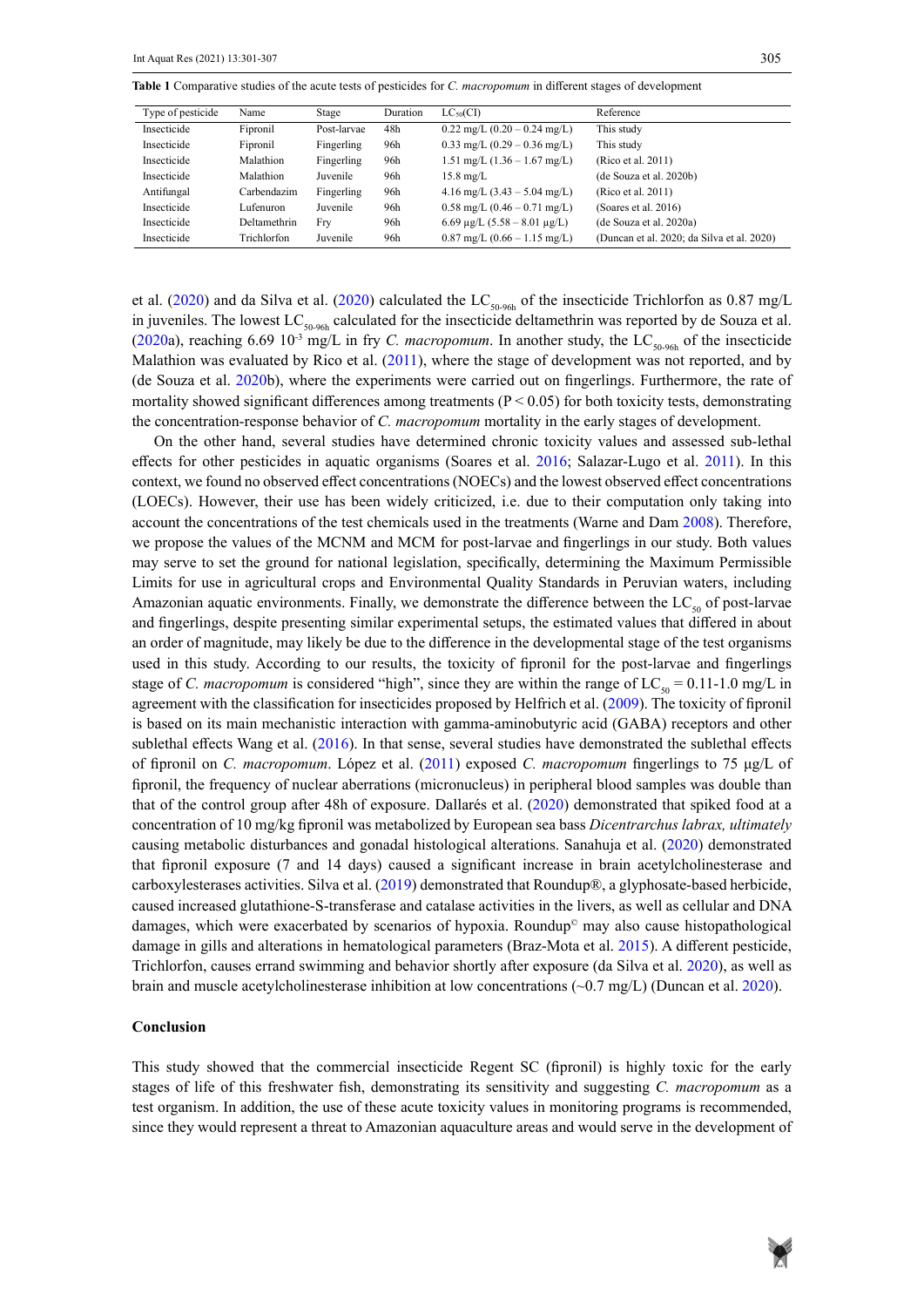environmental regulations for Perú.

**Conflict of interest** The authors declare no competing interests.

**Authors' contribution** (M.A.S.S) conducted the toxicity tests and laboratory analysis, performed the statistical analysis, discussion and drafted the manuscript; (D.E.M) participated in statistical analysis, discussion and drafted the manuscript; (G.E.D.L.T) discussion and drafted the manuscript; (G.O.A.B) participated in the design and coordination of the project; (A.L) participated in the design and coordination of the project. All authors read and approved the final manuscript.

**Acknowledgments** The present study was supported by the Higher Research Council of the National University of San Marcos (UNMSM) that financed the project: Evaluación de la toxicidad del fipronil (REGENT) en larvas, postlarvas y alevines de *Colossoma macropomun* "gamitana" (CON-CON 091001231).

#### **References**

- Álvarez G, Ortega R, Vela M, Canales D, Saldaña M (2008) Efecto de la temperatura y densidad sobre el peso y la longitud estandar final de alevines de "gamitana" *Colossoma macropomum* con alimento extruido y peletizado. In San Marcos (ed) XVII Reunión Científica ICBAR Lima 2008
- Al-Badran AA, Fujiwara M, Gatlin DM, Mora MA (2018) Lethal and sub-lethal effects of the insecticide fipronil on juvenile brown shrimp *Farfantepenaeus aztecus*. Sci Rep 8:10769. https://doi.org/10.1038/s41598-018-29104-3
- Alves PRL, Cardoso EJ, Martines AM, Sousa JP, Pasini A (2014) Seed dressing pesticides on springtails in two ecotoxicological laboratory tests. Ecotoxicol Environ Saf 105:56-71.<https://doi.org/10.1016/j.ecoenv.2014.04.010>
- Ardeshir RA, Zolgharnein H, Movahedinia A, Salamat N, Zabihi E (2017) Comparison of waterborne and intraperitoneal exposure to fipronil in the Caspian white fish (*Rutilus frisii*) on acute toxicity and histopathology. Toxicol Rep 4:348-357. [https://doi.](https://doi.org/10.1016/j.toxrep.2017.06.010) [org/10.1016/j.toxrep.2017.06.010](https://doi.org/10.1016/j.toxrep.2017.06.010)
- Beasley VR (2020) Direct and indirect effects of environmental contaminants on amphibians. In Ref Modul Earth Syst. Environ Sci Elsevier. https://doi.org/10.1016/b978-0-12-409548-9.11274-6
- Beggel S, Werner I, Connon RE, Geist JP (2010) Sublethal toxicity of commercial insecticide formulations and their active ingredients to larval fathead minnow (*Pimephales promelas*). Sci Total Environ 408(16):3169-3175. https://doi.org/10.1016/j. scitotenv.2010.04.004
- Braz-Mota S, Sadauskas-Henrique H, Duarte RM, Val AL, Almeida-Val VM (2015) Roundup® exposure promotes gills and liver impairments, DNA damage and inhibition of brain cholinergic activity in the Amazon teleost fish *Colossoma macropomum*. Chemosphere 135:53-60. https://doi.org/10.1016/j.chemosphere.2015.03.042
- Carrillo MP, Bovi TDS, Negrão AF, Orsi RDO (2013) Influence of agrochemicals fipronil and imidacloprid on the learning behavior of *Apis mellifera* L honeybees. Acta Sci 35:431-434
- Cella AL (2009) Ecotoxicologia do agrotóxico Fipronil em pacu (*Piaractus mesopotamicus* Holmerg) e paulistinha (*Danio rerio*) e residuos de plaguicidas na bacia do rio Corumbataí. Dissertation Universidade Estadual de São Paulo
- da Silva HCM, da Silva AG, Idalino JJS, de Sousa FB, Gomes ALS, Duncan WP, Matoso DA (2020) Trichlorfon acute lethal toxicity to juvenile tambaqui (*Colossoma macropomum*). Aquac Res 51(2):863–866. https://doi.org/10.1111/are.14412
- de Souza TC, da Silva SLR, Marcon JL, Waichman AV (2020a) Acute toxicity of deltamethrin to Amazonian freshwater fish. Toxicol Environ Health Sci 12(2):149–155.<https://doi.org/10.1007/s13530-020-00048-4>
- Dallarés S, Dourado P, Sanahuja I, Solovyev M, Gisbert E, Montemurro N, Torreblanca A, Blázquez M, Solé M (2020) Multibiomarker approach to fipronil exposure in the fish *Dicentrarchus labrax* under two temperature regimes. Aquat Toxicol 219:105378. [https://](https://doi.org/10.1016/j.aquatox.2019.105378) [doi.org/10.1016/j.aquatox.2019.105378](https://doi.org/10.1016/j.aquatox.2019.105378)
- de Souza SS, Machado RN, Custódio da Costa J, Campos DF, Sebrenski da Silva G, Fonseca de Almeida-Val VM (2020b) Severe damages caused by Malathion exposure in *Colossoma macropomum.* Ecotoxicol Environ Saf 205:111340. https://doi. org/10.1016/j.ecoenv.2020.111340
- dos Santos A, Zanetti R, dos Santos JC, Biagiotti G, Evangelista AL, Serrão JE, Zanuncio JC (2016) Persistence of fipronil residues in *Eucalyptus* seedlings and its concentration in the insecticide solution after treatment in the nursery. Environ Monit Assess 188(5):1–5. https://doi.org/10.1007/s10661-016-5304-5
- Duncan WP, Idalino JJS, Da Silva AG, Moda RF, Da Silva HCM, Matoso DA, Gomes ALS (2020) Acute toxicity of the pesticide trichlorfon and inhibition of acetylcholinesterase in *Colossoma macropomum* (Characiformes: Serrasalmidae). Aquac Int 28(2):815–830. <https://doi.org/10.1007/s10499-019-00497-w>
- EC (2011) Technical guidance for deriving environmental quality standards. Common Implementation Strategy for the Water Framework Directive (2000/60/EC) Ed por European Communities 27. Brussels Belgium: European Commission Available [https://circabc.europa.eu/sd/a/0cc3581b-5f65-4b6f-91c6-433a1e947838/TGD-EQS%20CIS-WFD%2027%20EC%202011.pdf](https://circabc.europa.eu/sd/a/0cc3581b-5f65-4b6f-91c6-433a1e947838/TGD-EQS CIS-WFD 27 EC 2011.pdf). Accessed 17 Dez 2021
- Gómez-Manrique W (2009) Toxicidade aguda, risco ambiental do Fipronil para o guarú (*Poecilia reticulata*) e dissipação no ambiente aquático. Dissertation Universidade Estadual de São Paulo
- Gunasekara AS, Troung T (2007) Environmental fate of fipronil. In: California Environmental Protection Agency. Environ Monit Bran 28:p Available<https://citeseerx.ist.psu.edu/viewdoc/download?doi=10.1.1.432.7878&rep=rep1&type=pdf>Accessed 31 Oct 2010
- Helfrich LA, Weigmann DL, Hipkins P, Stinson ER (2009) Pesticides and aquatic animals: a guide to reducing impacts on aquatic systems. Virginia Tech. Available https://vtechworks.lib.vt.edu/bitstream/handle/10919/48060/420-013 pdf.pdf?sequence= of subordinate document. Accessed 31 Jul 2010
- Holder PJ, Jones A, Tyler CR, Cresswell JE (2018) Fipronil pesticide as a suspect in historical mass mortalities of honey bees. Proc Natl Acad Sci USA 115(51):13033-13038.<https://doi.org/10.1073/pnas.1804934115>
- López A, Siles-Vallejos M, Toscano E, Melchor B, Alvarez G, Heredia V, Norberto V (2011) Efecto genotóxico del plaguicida fipronil en alevinos de "Gamitana" *Colossoma macropomum* en condiciones de laboratorio. Sci Agropecu 2(4):247-253. https://doi.